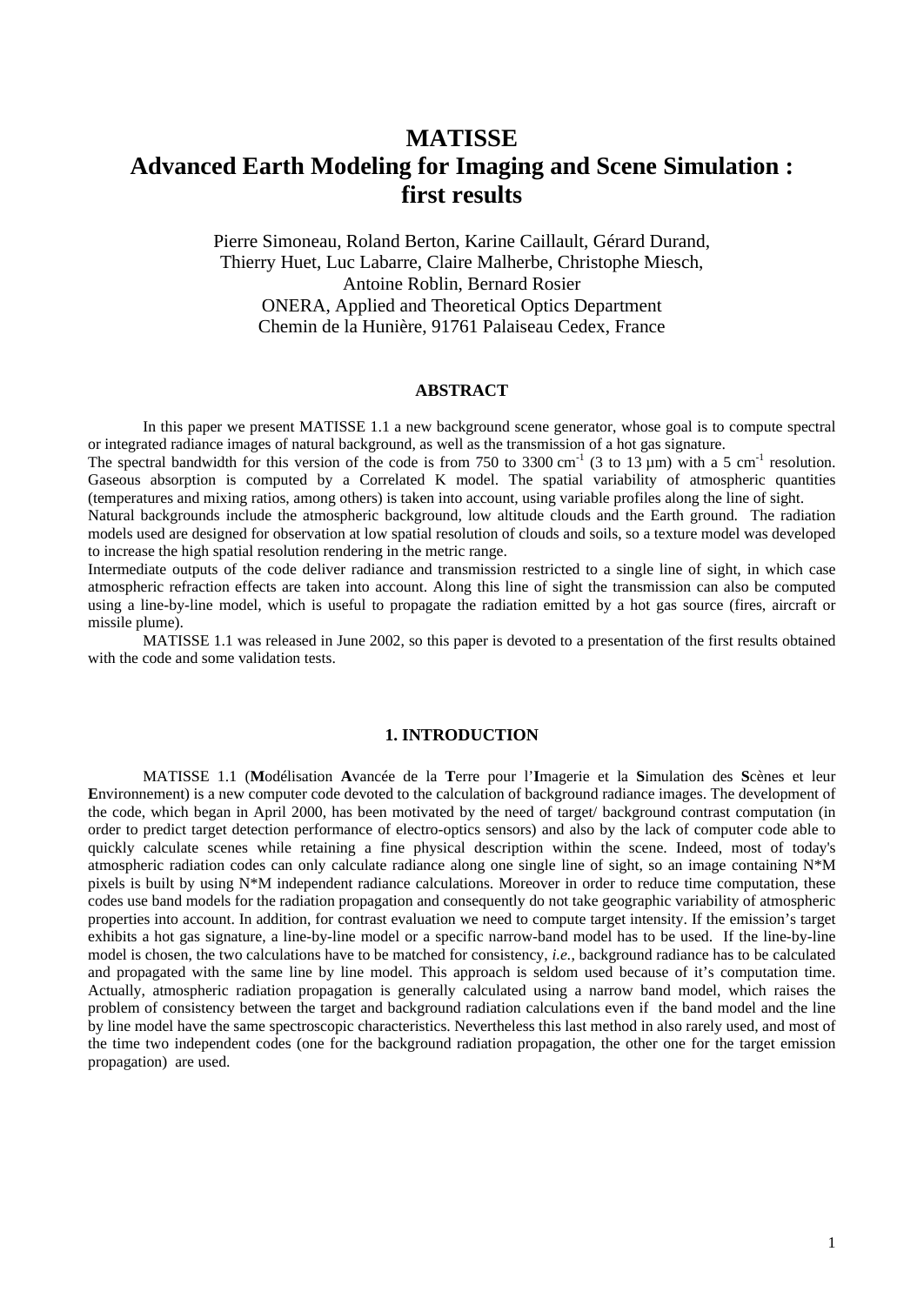For MATISSE we have chosen a method allowing a fine physical description for image calculation and moreover faster than the radiance computation for N\*M independent lines of sight. The atmosphere is described by a grid containing all the atmospheric parameters (pressure, temperature, mixing ratio, …). Atmospheric source functions at each node of the grid including thermal emission, atmospheric and aerosol scattering as well as ground and cloud radiance are calculated. Then, these radiative quantities are propagated with a CK model for each of the N\*M line of sight forming a spectral radiance image. For target radiation propagation, we use a line by line model whose thermodynamic input data come from the atmospheric grid. Background and target radiation are then propagated with the same geophysical environment. Moreover, in order to ensure the consistency between background and target propagation, CK parameters are computed by using the same line by line model and spectroscopic data base, and transmission computed with the two methods have been compared (CK method use Beer' law).

This paper give a brief description of MATISSE a shows the first calculated images. Section 2 presents the architecture of the code and the physical models. Section 3 shows some validation cases and the results are given in section 4.

# **2. CODE DESCRIPTION**

#### **2.1 Architecture**

In order to reduce computation time, image calculation in MATISSE1.1 is divided in two phases : the initialization and the rendering.<br>The purpose of the initialization is to calculate all the radiative quantities (the atmospheric source functions,

the extinction coefficients, the cloud and ground radiances) for all the scene whose spatial limit is provided by the user, thanks to an input file or a Graphical User Interface. These radiatives quantities are then stored in files. Of course, this initialization phase can be time consuming but it can be executed once for a large area and used for a lot of diverse observation geometries.

In the rendering phase, the radiance seen by the observer can be computed for several geometric configurations just by computing the propagation of the stored radiative quantities, with the condition that the field of view is contained in the spatial area of the initialization phase. This architecture allows multiple observation geometries computation without re-computing all of the radiative parameters in the scene being modeled. In this rendering phase, the user can ask for a cloud or soil texture model.

In this paper, the initialization and rendering phase are respectively described in subsections 2.3 and 2.4.

## **2.2 MATISSE internal database**

For this version of MATISSE, the user has the ability to choose the observation geometry, the computation bandwidth, the date and time and the coverage of cloud ; but the geophysical description (atmospheric profile, aerosol type, cloud microphysic and soil properties) are issued from the MATISSE internal database. All of these data comes from measurements, publications, Universities research, and from organizations such as MétéoFrance (French weather forecast center), but are not directly usable in MATISSE. These are firsthand data that need to be adapted or transformed into secondary databases for use in MATISSE. This paragraph give a brief description of these database.

#### *2.2.1 Atmospheric Profiles*

The atmosphere in MATISSE is described by a thermodynamic and aerosol data set. The thermodynamic data consist of pressure, temperature and molecule mixture ratios profiles. These profiles are defined from the ground to the top of the atmosphere and arecollected into three different data banks depending on their origin : 1D, 2D or 3D database. The contract of the contract of the contract of the contract of the contract of the contract of the contract of the contract of the contract of the contract of the contract of the contract of the contract of the

In the 1D database the thermodynamic parameters are constant horizontally all across the scene, and only their vertical variability with altitude is considered. This data set includes more than 2500 profiles (TIGR database [1]) plus the seven usual MODTRAN profiles. The main source for these profiles are atmospheric radio-sounding. In the 2D database, the parameters are assumed to be constant for all longitudes within a given latitude band of  $\Delta L \approx 10^{\circ}$ . For the 3D database the thermodynamic data vary in latitude and longitude with a spatial resolution of  $0.25^\circ$  x  $0.25^\circ$ , and variability with altitude is still present. The data come from outputs of MétéoFrance weather forecast codes. For the 1D and 3D case, the primary data give the temperature, water vapor and in some cases ozone, up to altitudes of 10 to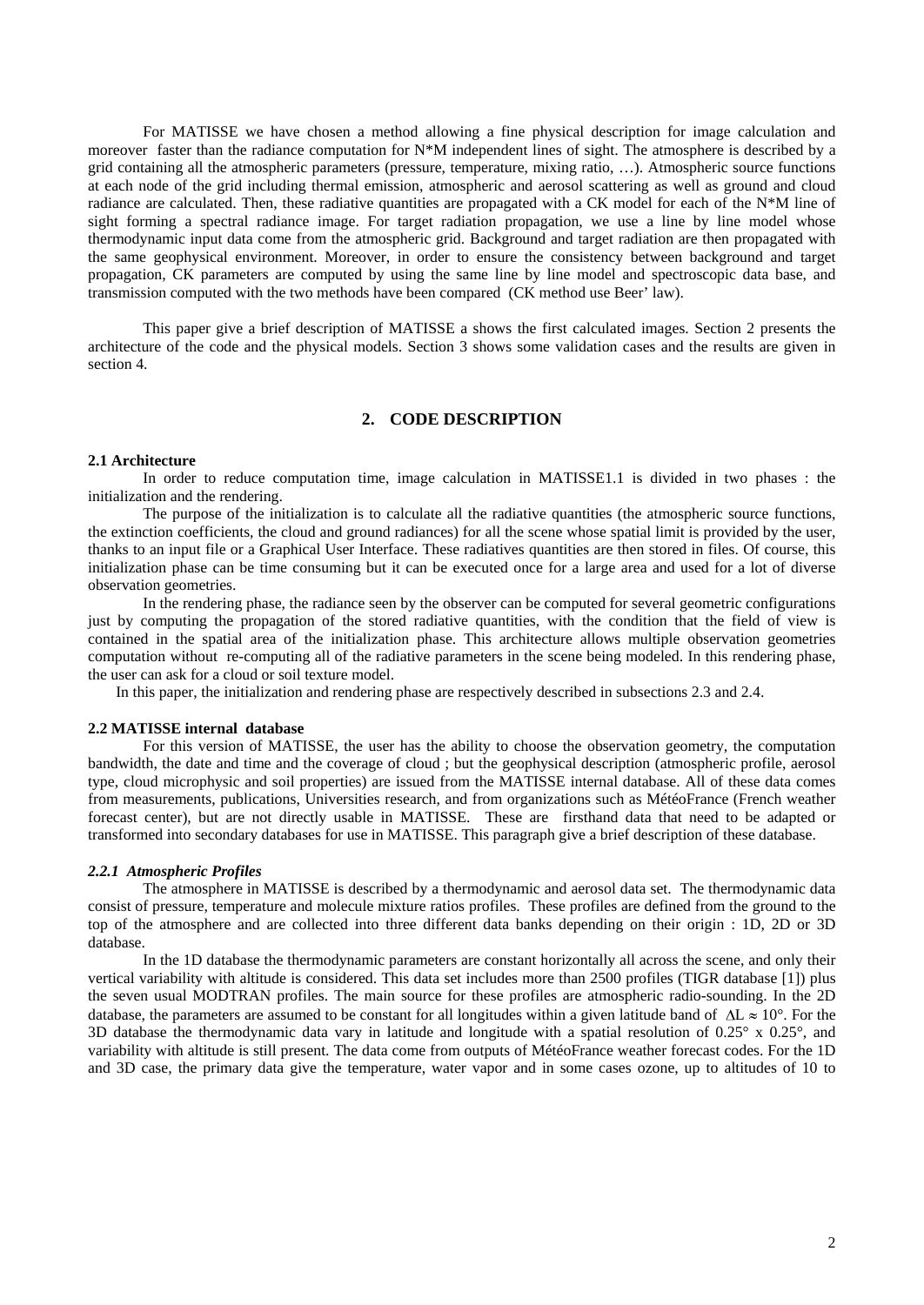20 km. So these data need to be merged with the other atmospheric gaz profiles, and extrapolated up to the top of atmosphere (100 km). This is achieve using the PRFL [2] code, which contains a climatology of atmospheric profiles.

#### *2.2.2 Aerosol Data*

The aerosol data consist of absorption and scattering coefficients as well as the phase functions for the type of aerosols existing at each point of the atmospheric grid, with a spatial resolution of  $5^\circ$  x  $5^\circ$  for a set of eight relative humidities and two seasons. These data come from the GADS [3] climatology that provides the optical index of the particles as well as their size distribution. As optical properties depend on local relative humidity, they are calculated at run time using the chosen atmospheric data set humidity grid.

#### *2.2.3 CK Profiles*

Absorption is calculated in MATISSE with a Correlated K (CK) model [4]. The CK model coefficients are determined for the gas mixture of the atmospheric profile considered. In this way, the thermo-physical data (pressure, temperature and mixture ratios of the various molecules present) of a profile taken from the secondary data banks are replaced by a set of pre-calculated CK values defined for each spectral resolution element.

The coefficients in the CK model are generated in each 5 cm<sup>-1</sup> spectral interval between 750 and 3300 cm<sup>-1</sup>, for each pressure/temperature and gaseous mixture ratio belonging to the local atmospheric profile. These absorption coefficients are calculated using a line-by-line code [5] (so called RPR in this paper) and spectroscopic parameters from the Hitran96 database [6]. The number of K parameters for each spectral bin is 17.

#### *2.2.4 BRDF, BTDF and emissivity cloud database*

With the MATISSE code, it is possible to generate partial or total stratocumulus cover. The radiation calculations use the Independent Pixel Approximation approach (IPA) [7] with an horizontal spatial resolution of 500 m. The top and bottom of each resulting column are characterized by a Bidirectional Reflectance Distribution Function (BRDF), a Bidirectional Transmitance Distribution Function (BTDF) and an emissivity, so that cloud radiation can be computed both at the top and base of the cloud.

The BRDF, BTDF and emissivities are dependent on the wavenumber, the cloud's optical thickness and single scattering albedo, observation zenith angle and, solely for the BRDF and BTDF, on the solar zenith angle and on the relative azimuth between the sun and observer. They are calculated for a set of these input parameters with the RTRN21 [8] code, that uses the discrete ordinates method in a plane parallel geometry. These quantities are then stored in a database. The contract of the contract of the contract of the contract of the contract of the contract of the contract of the contract of the contract of the contract of the contract of the contract of the contract of the

#### *2.2.5 Ground Data*

The ground data in MATISSE include the local elevations and local thermo-optical data for the terrain types. We use the Global Land Cover Characteristics (GLCC) database [9] that provides a reference to a type of terrain for each land cell with a spatial resolution of 30" arc at equator. A digital elevations model (GTOPO30) giving the local elevations with respect to WGS84 [10] and with a similar spatial resolution is also used. Combining the GLCC with that from the Advanced Spaceborne Thermal Emission and Reflection Radiometer (ASTER) [11] bank which contains the hemispheric spectral directional reflectance of many natural and artificial materials from  $0.4$  to  $14 \mu m$ , we have assembled a secondary database. With it, we can extract the local optical properties of the terrain background with a spatial resolution of 30" of arc at the equator, and for global coverage.

#### **2.2 Initialization phase**

#### **2.3.1 Calculation of the atmospheric source functions**

Once the observer positions, viewing angles and the date are known, the program interrogates the secondary data banks in order to determine the thermodynamic parameters and the aerosol data at the nodes of the atmospheric grid. From the local relative humidity, the aerosols optical parameters are calculated.

Since each atmospheric profile is referenced to an equivalent CK profile, all of the quantities used for calculation of the atmospheric source functions are available at the nodes of the atmospheric grid. In MATISSE, the atmospheric source function is the sum of two distinct terms. The first one represents the local thermal emission and the second one the scattering of the radiation coming from all directions, with the exception of direct solar illumination. Calculation of the first term is achieved very easily, and is performed at all points of the atmospheric grid (for the 1D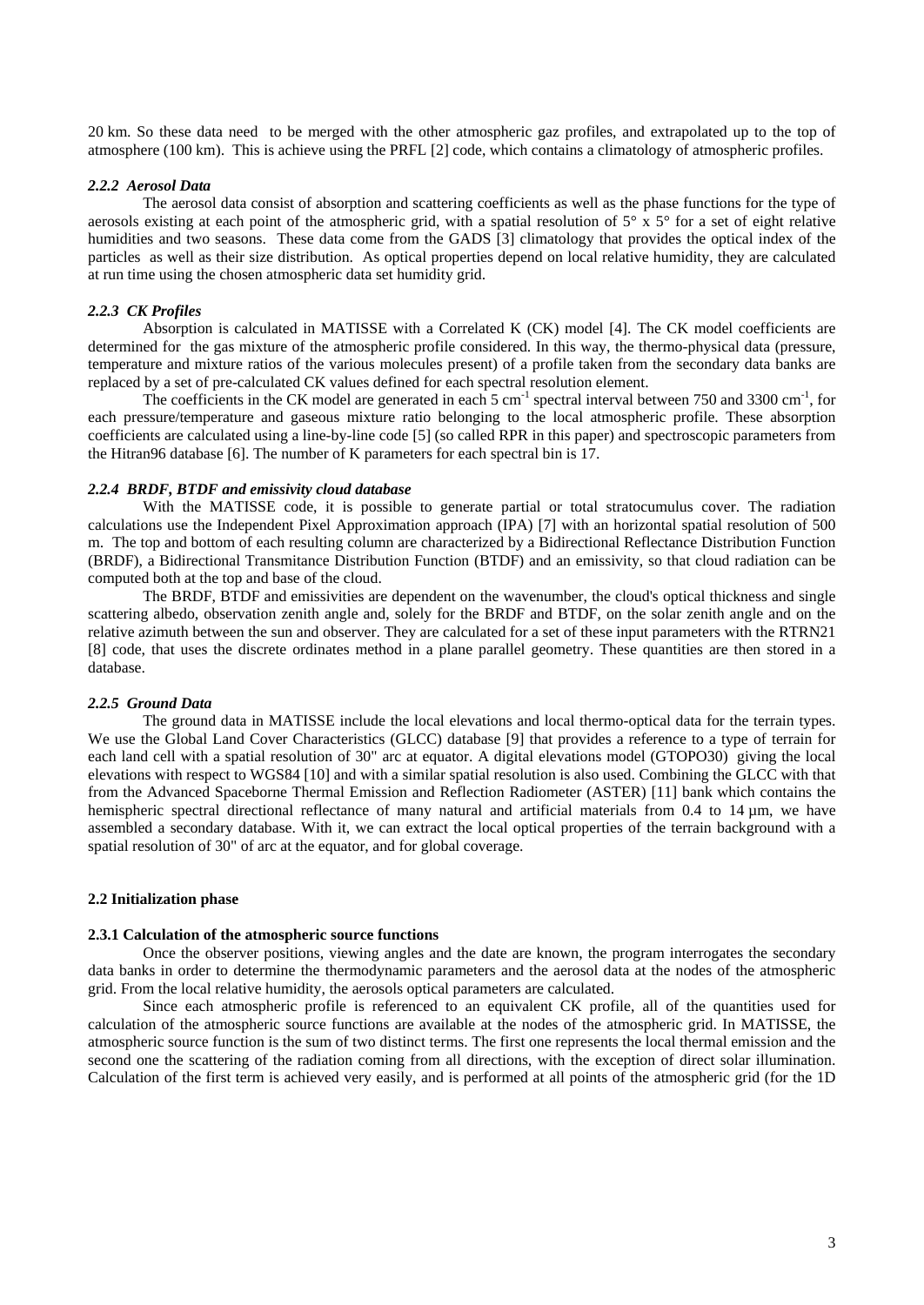and 2D atmosphere the grid is the 5°x5° aerosol grid whereas in the 3D atmosphere, the grid spatial resolution is  $0.25^{\circ}x0.25^{\circ}$ ) resulting in a full 3D computation. The second one requires calculation of the radiation coming from all of the directions of the atmosphere, taking into account the radiation from the ground as well as the coupling of all the atmospheric layers. A rigorous approach would require a calculation of radiative transfer in 3D geometry, which would lead to considerable calculation times as a result. In MATISSE 1.1 we make the assumption that this term presents significant horizontal variations mainly at large scale, and so calculate it at lower spatial resolution. The atmospheric grid used is the 5°x5° aerosol grid and in each column we perform aone dimensional calculation with the RTRN21 code previously mentioned in a plane parallel geometry. This method is equivalent to the IPA.

## **2.3.2 Cloud radiation**

A cloud generator is used to produce stratocumulus in the scene. Generator input data are the cloud cover ratio, the altitude of the base, assumed to be constant for the whole scene, and the maximum thickness of the cloud layer. At the output of the generator, we get the horizontal distribution of thickness  $h(x,y)$  of the cloud columns spread over the observed scene, as well as their liquid water path  $LWP(x,y)$ , at the best horizontal resolution compatible with the size of the scene. The finest spatial resolution is limited to 500 m in order to conform to the radiative transfer assumptions. From the knowledge of the water content for each cloud column [12] and the molecular absorption, we can derive the values of the local optical thickness, as well as the single scattering albedo. Then, with local knowledge of the solar and observation angles, it is possible to calculate the cloud radiation using the BRDF, the BTDF and the emissivities associated with the local parameters from the internal cloud database.

## **2.3.3 Ground radiation**

Depending on the geographical locations, the ground properties (reflectivity, emissivity and thermal data) are available in the internal MATISSE database for the whole Earth with a spatial resolution of 30" arc at equator.

Reflected direct solar radiation and diffuse atmospheric radiation are taken into account. For evaluation of the ground radiative emission term, a fast computation of ground temperature is performed. The radiative energy deposit is described by an analytical law between this quantity at ground level and the direct solar illumination at the zenith, taking account the aerosol type and the local relative humidity.

#### **2.4 Rendering phase**

The purpose of the rendering module is to compute the observed radiance at various sensor positions from the radiative quantities calculated in the initialization phase.

One of the main tasks of this module is to identify which facets are seen by the observer and which are illuminated by the sun. This module uses the OpenGL library and is thus able to operate both in software or hardware accelerated mode. The hardware mode (standard 3D graphical card) provides a real time 3D visual representation of the scene. The contract of the contract of the contract of the contract of the contract of the contract of the contract of the contract of the contract of the contract of the contract of the contract of the contract of the con

Once the observed and illuminated facets are known, all the radiative quantities are propagated toward the observer. At this stage, the first order scattering of the direct solar radiation radiance is computed. As for the thermal source function, the computation is performed at all points of the atmospheric grid in a full 3D geometry.

The image seen from the observer is a matrix of spectral or integrated radiance values, depending on the chosen option. For images requiring a spatial resolution which isgreater than the resolution of the available data in MATISSE 1.1 (30" of arc at the equator for the ground backgrounds and 500 m for the clouds), the spatial rendering is artificially increased down to some ten meters by a texture module that uses a PSD (Power Spectral Density) approach. The texture model parameters where fitted on a set of airborne collection of high resolution infrared images of ground and cloud backgrounds.

In addition, if the user requests for radiance and transmission calculation along a line of sight, atmospheric refraction effects in the 3D atmosphere are taken into account.

## **2.5 Transmission at high spectral resolution**

Sometime, it is necessary to calculate atmospheric transmission at very high spectral resolution. For example the CK model of MATISSE is not suitable to compute the transmitted radiation emitted by hot gases sources. To get around this problem, MATISSE contains the line-by-line model RPR (the same used for the CK parameters generation) which can be used instead of the CK along one line of sight.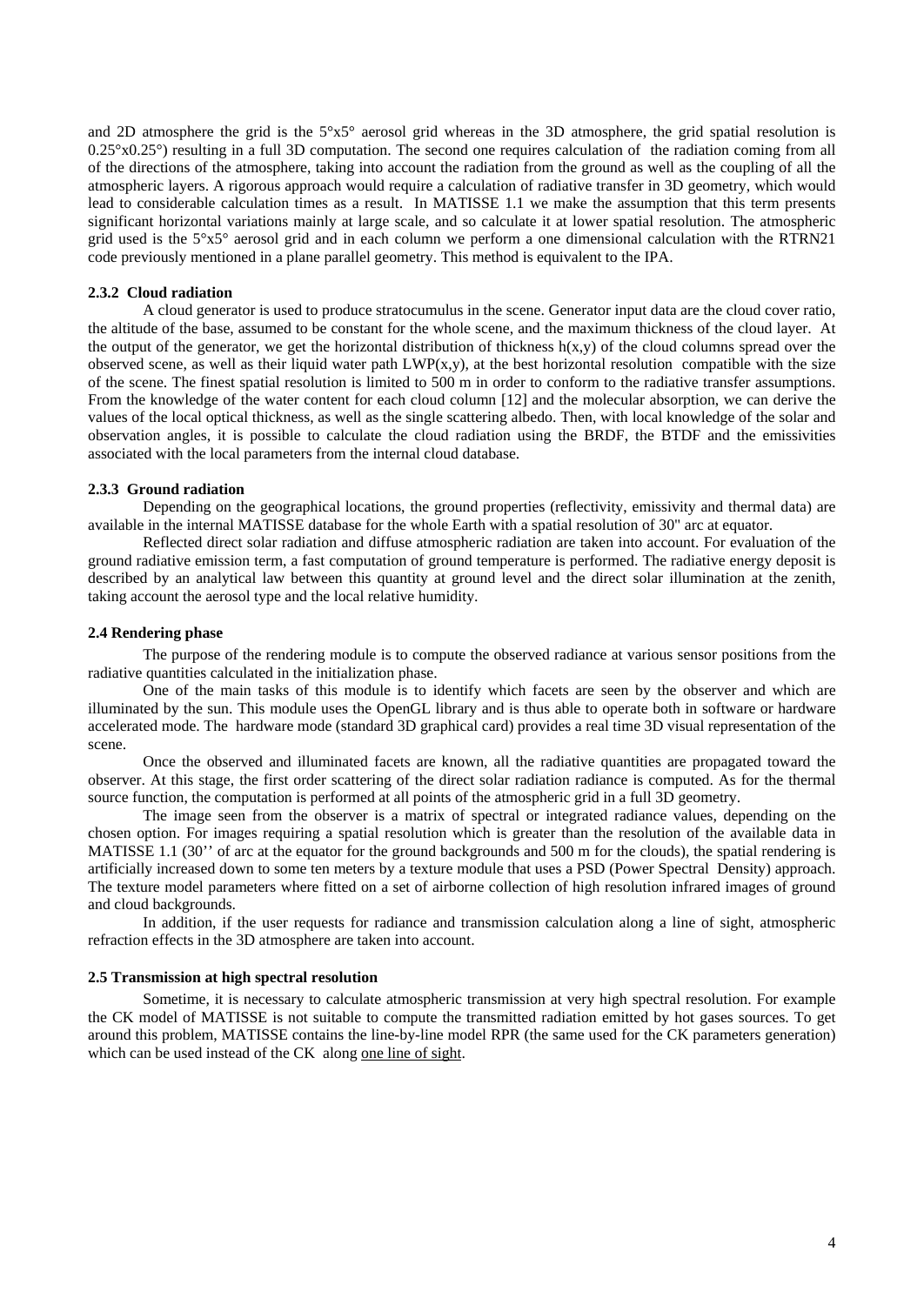# **2.6 Programming and development machine**

The code is developed in C for the main program and some of the modules, while other modules (RTRN21 and the line-by-line code) are in Fortran 90. The Graphic User Interface (GUI) is developed in PVWAVE 7.0.

All of the code is developed using a quality management, which guarantees strict programming rules as well as a full set of documention and code testing.

The development machine is a Sun Ultra80 station, containing two 450 MHz processors, each with 500MB of memory.

# **3. VALIDATION**

The validation strategy consists of comparing MATISSE 1.1 results with reference codes or/and with results obtained during measurement campaigns. In this section we show comparison results for the LBL model, the CK model and the cloud model only.

## **3.1 Radiative transfer models**

As a first step in the validation process, we begin by the line-by-line model RPR. This model has been developed in the context of a thesis and compared with laboratory measurements [13]. Moreover, it has been compared with LBLRTM [14] and it appears that the two codes are in fair agreement for the majority of the tests. For the validation of the CK model alone, we use the RPR model as a reference code for the transmission and it appears the results are always in fair agreement for most cases.

Figure 1 shows a comparison between LBLRTM, RPR and the CK model. LBLRTM and RPR results are spectrally degraded by convolution with a triangular slit function. The observation altitude is 9km and the line of sight zenith angle is 103°15. For this comparison we use the US Standard atmospheric profile.



Figure 1 : RPR, LBLRTM and CK transmission comparisons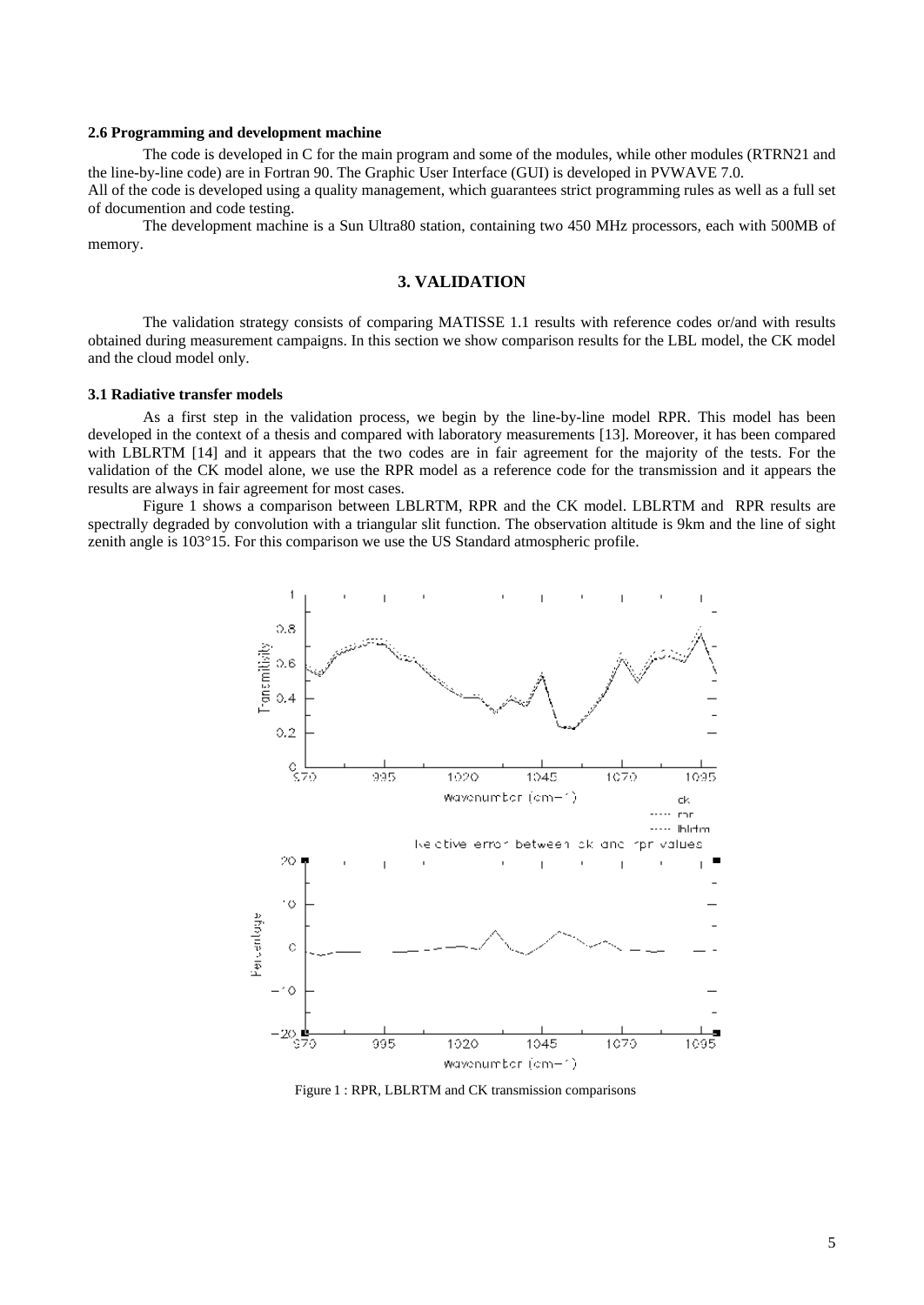In the figure, we notice the comparison between RPR and the CK model are very good, the relative error is less than 5%. Nevertheless, we note a slight difference between LBLRTM and the two other codes (top figure). This difference is attributed to the fact that both codes don't use the same continua models : LBLRTM use the CKD model [15] whereas RPR use a model developed at the Laboratoire de Physique Moléculaire et Application in France.

In Figure 2 transmission obtained with the CK model (inserted in the MATISSE code) and MODTRAN3.5 [16] with the same observation conditions as previously are plotted. The results are in fair agreementbut we observe some discrepancies for some wavelength ; calculations with RPR and LBLRTM agree with MATISSE's CK model. Note the transmission values in Figure 2 are lower than in Figure 1, because of the presence of climatological aerosols in MATISSE1.1. MATISSE1.1.



Figure 2 : MATISSE1.1 and MODTRAN3.5 total transmission comparison (molecule + aerosols)

#### **3.2 Cloud model**

Cloud spectral radiance calculated by MATISSE 1.1 is compared with experimental radiance measured by the SICAP spectrometer during ECRIN's campaign [17] in the 3-5  $\mu$ m waveband. SICAP is an airborne infrared cryogenic spectrometer developed at ONERA, loaded in the Caravelle 116 of the CEV (french flight test center). The principle of the spectrometer is based on the use of a rotating filter with a continuously variable wavelength. The detector filter and the lens are cooled at the temperature of liquid nitrogen thus reducing the instrument background radiation. Its waveband is from 1.5 µm to 5.3 µm with a resolution  $\Delta \lambda / \lambda$  equal to 2 %. For the comparison, we choose one cloudy pixel from a MATISSE image.

An exemple of MATISSE 1.1 calculation compared to SICAP measurements can be seen in Figure 3. The line of sight zenith angle is 120 $^{\circ}$ , the relative azimuth betwen the sun and the observer is 27 $^{\circ}$  and the aircraft is located at an altitude of 3.6 km.. As it can be seen, results are in good agreement. The slight discrepancy can be attributed to the fact that radiances emerging from all the facets are averaged in order to compare with measurements.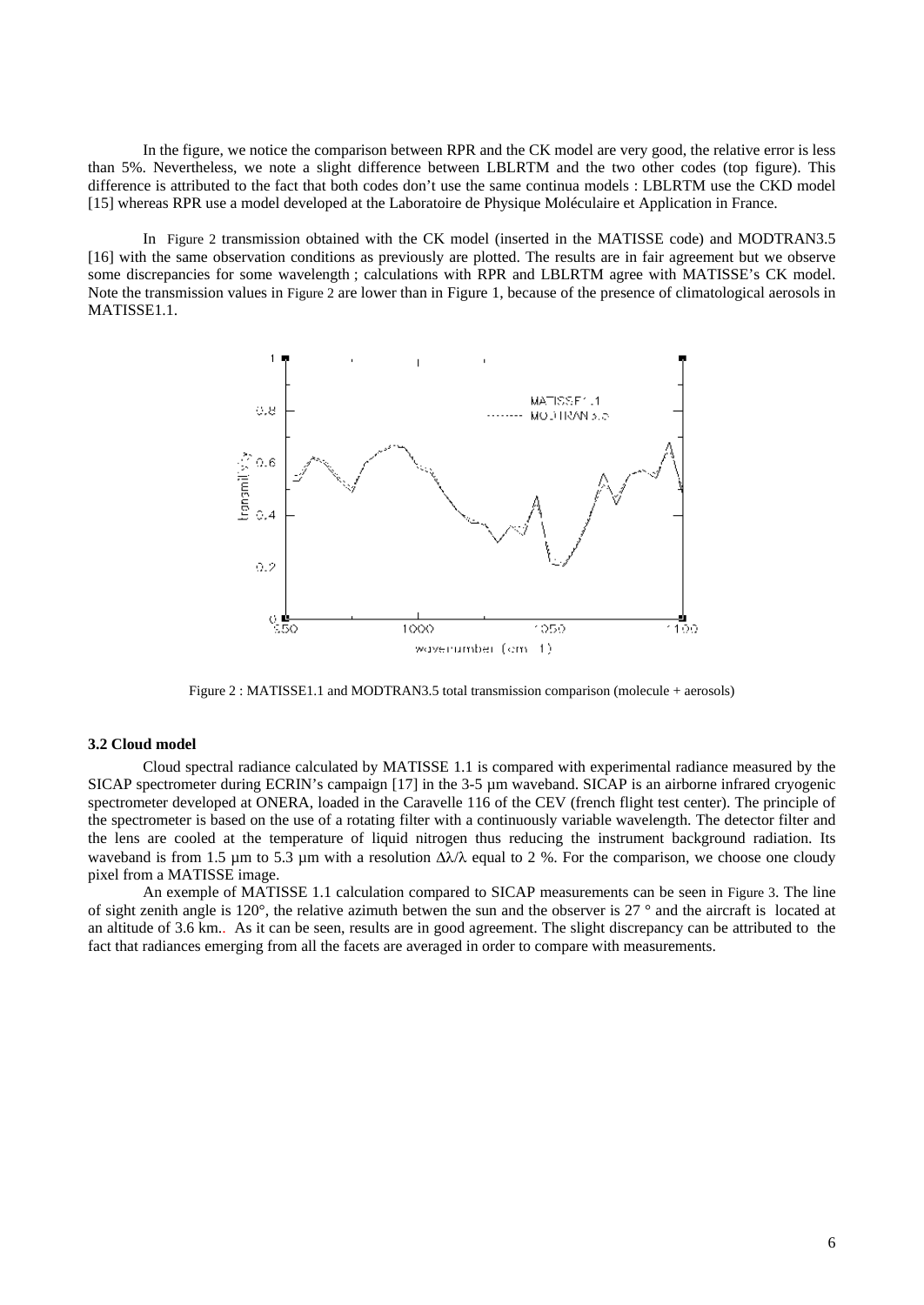

Figure 3 : MATISSE 1.1 and SICAP comparison

# **4. RESULTS**

Next figures are images of the Corse island calculated by MATISSE1.1. The observer is located at an altitude of 100km and is looking down at nadir, in July at 13hTU. The observation field of view is 80°x80° and the number of pixels is 200x200.

Figure 4 is a transmission image at wavenumber  $2700 \text{ cm}^{-1}$  (3.7 µm); the darker the image, the lower the transmission. We observe the decrease in the transmission as we go away from the center of the image, corresponding to an increase of the distance between the observer and the sea level, which is an effect of the field of view. This image shows a good representation of the hilly Corse relief. Figure 5 is the corresponding radiance image. The sea is black (sea radiation is close to a blackbody colder than the ground) and the radiance variations on the ground are due to ground temperature variations, type of terrain variability and ground altitude variations.



Figure 4 : Transmission image  $\sigma = 2700 \text{ cm}^1$ 



Figure 5 : Radiance image  $/\sigma = 2700 \text{ cm}^1$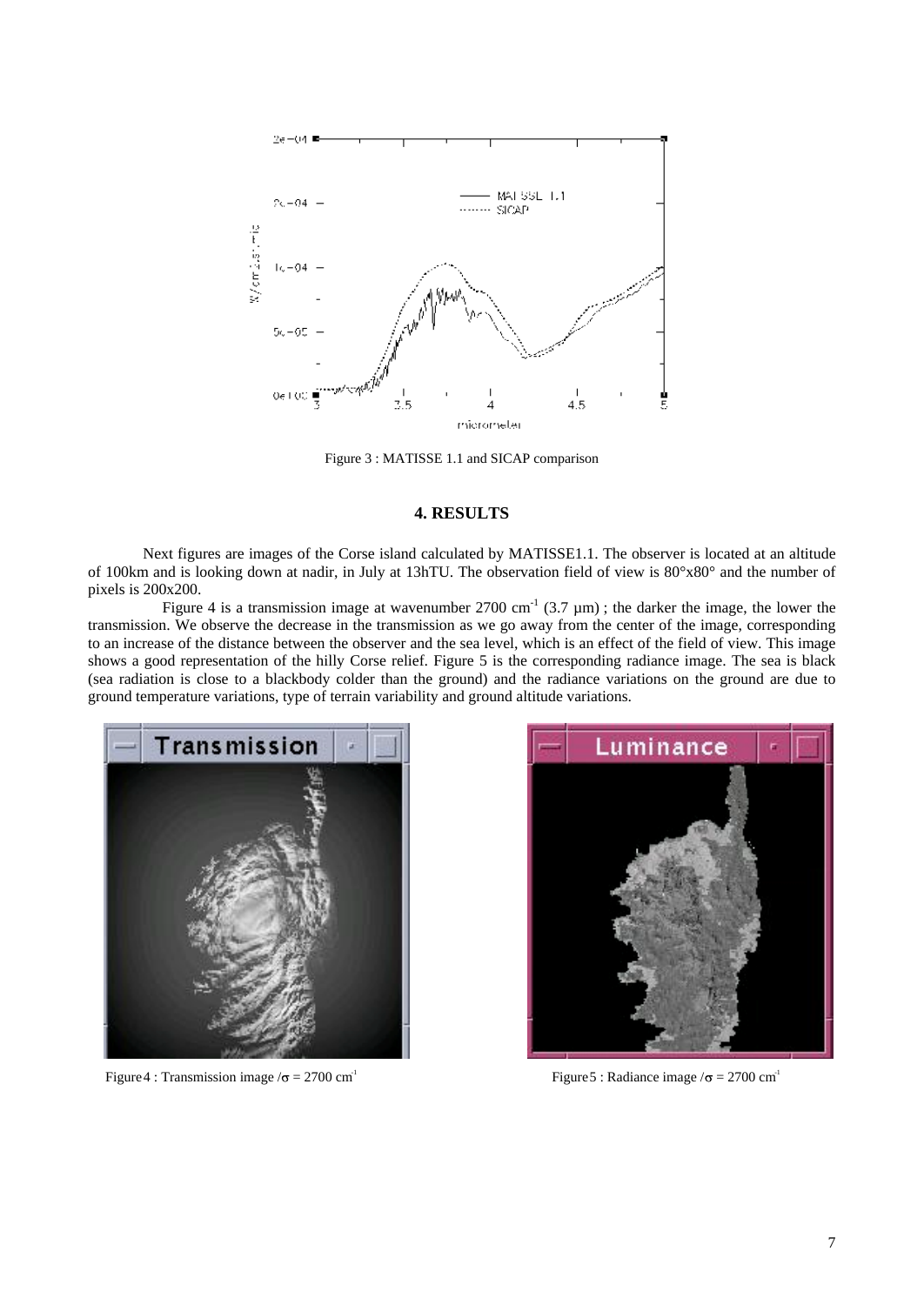In Figure 6, the observation characteristics are the same as previously, but a 5% partial coverage of stratocumulus clouds is present. The radiance of the cloud located in the southwest of the coast ( $\approx 7.10^{4}$  W/m<sup>2</sup>.sr.cm<sup>-1</sup>)  $4 \text{ W/m}^2.\text{sr.cm}^{-1}$ )  $2 \text{ cm}$  am<sup>-1</sup>)  $\text{sr.cm}^{-1}$ ) is slightly higher than the sea radiance ( $\approx 5.10^{4}$  W/m<sup>2</sup>.sr.cm<sup>-1</sup>). It is the opposite for the cloud located over the island ( $\approx$  $8.10^{-4}$  to  $9.10^{-4}$  W/m<sup>2</sup>.sr.cm<sup>-1</sup> for the cloud and  $\approx 1.10^{-3}$  to  $1.3.10^{-3}$  W/m<sup>2</sup>.sr.cm<sup>-1</sup> for the ground around the cloud).

In the Figure 7 the wavenumber is 910 cm<sup>-1</sup> (11µm). Sea radiance is  $\approx 1.10^{-1}$  W/m<sup>2</sup>.sr.cm<sup>-1</sup>, cloud radiance  $\approx$ <sup>-1</sup> W/m<sup>2</sup>.sr.cm<sup>-1</sup>, cloud radiance  $\approx$  $\text{sr.cm}^{-1}$ , cloud radiance  $\approx$ , cloud radiance  $\approx$  $8.10^{-2}$  W/m<sup>2</sup>.sr.cm<sup>-1</sup> and ground radiance  $\approx 1.3$  10<sup>-1</sup> W/m<sup>2</sup>.sr.cm<sup>-1</sup>.  $\text{sn.cm}^{-1}$ . . A construction of the construction of the construction of the construction of the construction of the constr<br>The construction of the construction of the construction of the construction of the construction of the constr

Running MODTRAN3.5 for one line of sight in the case of clear atmosphere (sea albedo  $\approx 0.05$  / ground albedo  $\approx 0.05$  to 0.2) or with a total coverage of stratocumulus clouds gives the same order of magnitude.



Figure 6 : Scu cover /  $\sigma = 2700 \text{ cm}^1$  Figure 7 : Scu cover /  $\sigma = 910 \text{ cm}^1$ 



# **5. CONCLUSION**

This paper explains briefly the main features of MATISSE1.1 and exhibits the first generated images. The purpose of the code is to calculate radiance images including the spatial variability of the atmospheric quantities as well as radiation from the ground and from stratocumulus clouds. For these two backgrounds, a texture model is implemented in order to increase the image spatial resolution. The spectral range spreads from 760 to 3300 cm<sup>-1</sup> (3 to  $^{1}$  (3 to 13µm), with a resolution of 5 cm<sup>-1</sup>. Main outputs are radiance and transmission images. Radiance and transmission calculations along one line of sight is also possible ; in this case the code takes into account refraction effects. MATISSE 1.1 also allows to compute transmission at high spectral resolution along a line of sight in order to propagate fires or plumes radiation.

Results are compared with reference codes. In this paper we show comparisons of the calculated transmission by the MATISSE CK model and the line by line model, and also with MODTRAN3.5. A comparison between cloud radiation and experimental results is also shown. Radiance images are presented in clear atmosphere, or with a low coverage of clouds for two wavenumbers  $2700 \text{ cm}^{-1}$  and  $910 \text{ cm}^{-1}$ . . A construction of the construction of the construction of the construction of the construction of the construction of the construction of the construction of the construction of the construction of the construction of th

# **ACKNOWLEDGMENTS**

MATISSE 1.1 is sponsored by the Délégation Générale pour l'Armement in France and ONERA.<br>Acknowledgments to Michael Dana for line by line and CK comparisons.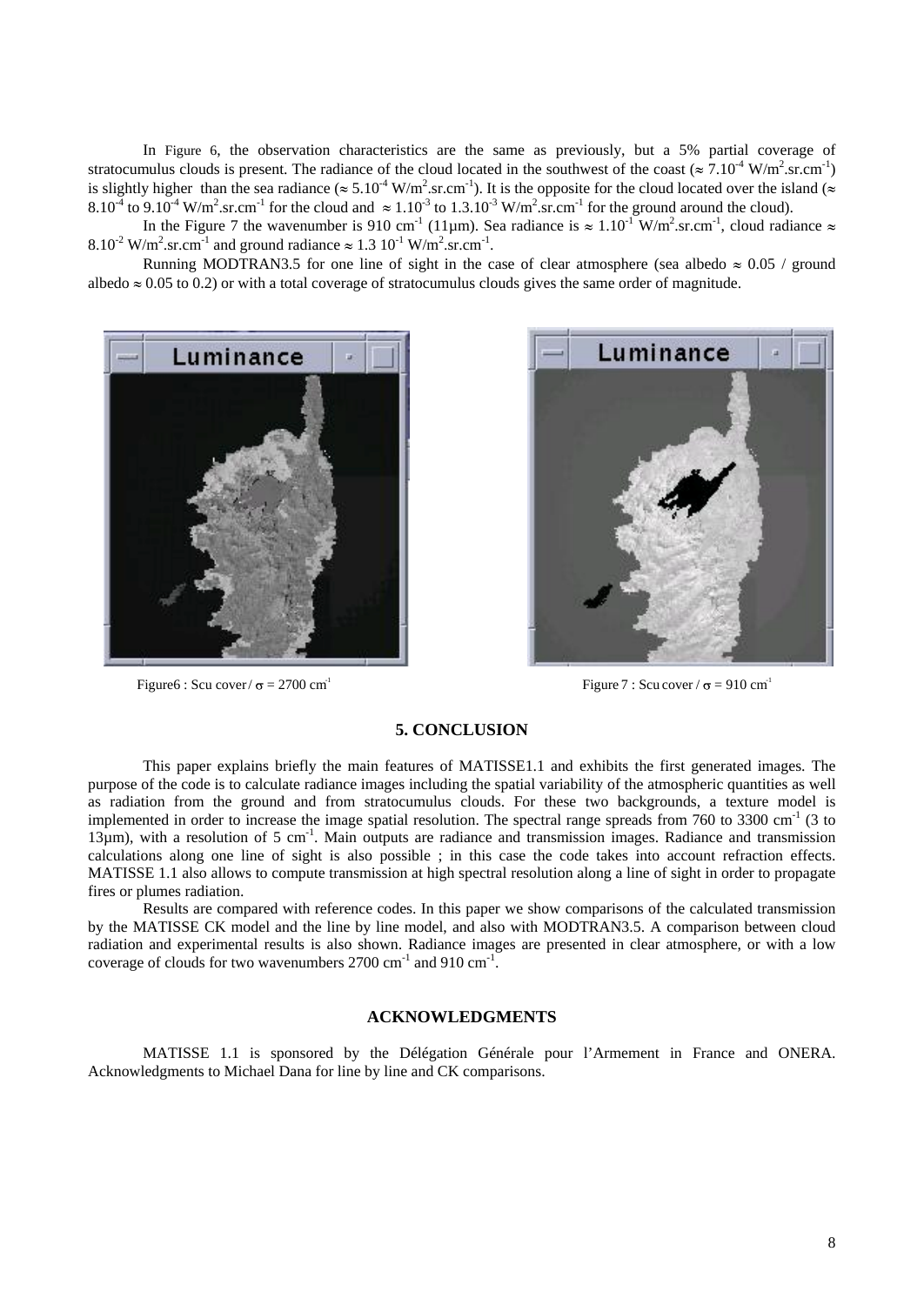# **REFERENCES**

[1] A. Chedin, N. A. Scott, C. Wahiche and P. Moulinier, J. Clim. Appl. Meteor., **24**, 124-143, 1985

[2] F. Karcher, 'Détermination des profils atmosphériques de référence par la mesure de constituants par spectrométrie d'absorption', CNRM Internal Report, 1990

[3] Köpke P., Hess M., Schult I., Shettle E.P., 'Global Aerosol Data Set', Max Planck Institut für Meteorologie - Hamburg, Rep n° 243, september 1997

[4] Q. Fu, K. N. Liou, 'On the Correlated k-Distribution Method for Radiative Transfer in Nonhomogeneous atmospheres', J. Atm. Sc., **49**, n°22, 1992

[5] L. Ibgui, 'Etudes de spectres infrarouges pour des applications de télédétection : développement d'un calcul raie par raie optimisé - mesures en laboratoires, sur des trajets kilométriques ou à haute température', Thèse de Doctorat, Université de Paris Sud,14 avril 2000

[6] L. S. Rothman et al., 'The HITRAN molecular spectroscopic database and HAWKS : 1996 Edition', J.Q.S.R.T, **60**, 665-710, 1998

[7] R. F. Cahalan, W. Ridgway, W. Wiscombe, S. Gollmer and Harshvardhan, 'Independant pixel and Monte Carlo estimates of stratocumulus albedo', J. Atmos. Sci., **51**, 3776-3790, 1994

[8] T. Nakajima and M. Tanaka, 'Matrix formulations for the transfer of solar radiation in a plane parallel scattering atmosphere', JQSRT, **35**, 13-21, 1986

[9] Loveland T.R., Reed B.C., Brown J.F., Ohlen D.O., Zhu Z., Yang L., Merchant J.W., 'Development of a global land cover characteristics database and IGBP-DISCover from 1 km AVHRR data', International Journal of Remote Sensing, **21**, No 6&7, pp. 1303-1330, May 2000.

[10] 'World Geodetic System 1984 – Its definition and relationships with local geodetic systems' US Department of Defense, NIMA TR 8350.2, 1997

[11] Cognizant Scientist : Simon J. Hook, ASTER spectral library,<http://speclib.jpl.nasa.gov>.

[12] R.G. Feddes, 'A synoptic-scale model for simulating condensed atmospheric moisture', USAFETAC TN 74-4, juin 1974

[13] L. Ibgui, A. Valentin, M. F. Merienne, A. Jenouvrier, J. P. Lux, R. Le Doucen, B. Khalil, J. M. Hartmann 'An optimized line by line code for plume signature calculation II. Comparisons with measurements', J.Q.S.R.T, **74**, 401- 415, 2002

[14] S. A. Clough, M. J. Iacomino, and J. L. Moncet, 'Line by line calculation of atmospheric fluxes and cooling rates : Application to water vapor', J. Geophys. Res., 97, 15,761-15,785, 1992

[15] Clough, S. A., F. X. Kneizys, R. Davies, R. Gamache, and R. Tipping, 'Theoretical line shape for H2O vapor; application to the continuum, in Atmospheric Water Vapor', edited by A. Deepak, T. D. Wilkerson, and L. H. Ruhnke, pp. 25-46, Academic Press, 1980.

 [16] A. Berk, L. S. Bernstein and D. C. Robertson, 'MODTRAN : a Moderate Resolution Model for LOWTRAN7', GL-TR-89-0122, Air Force Geophysic Lab., Hanscom AFB, MA, 1989